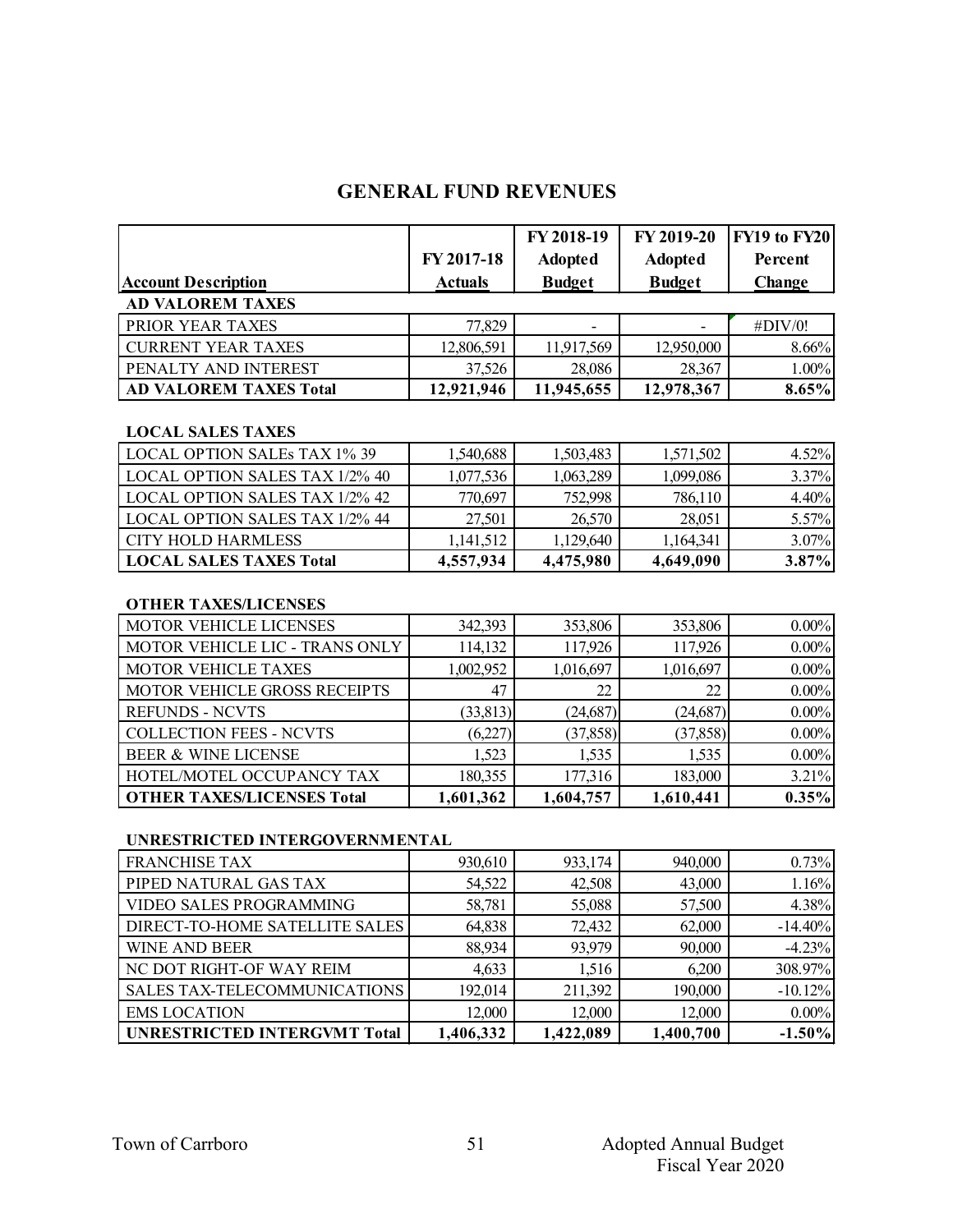## **GENERAL FUND REVENUES**

|                                   | FY 2018-19                                       |                          | FY 2019-20     | FY19 to FY20 |  |
|-----------------------------------|--------------------------------------------------|--------------------------|----------------|--------------|--|
|                                   | FY 2017-18<br><b>Adopted</b>                     |                          | <b>Adopted</b> | Percent      |  |
| <b>Account Description</b>        | <b>Budget</b><br><b>Budget</b><br><b>Actuals</b> |                          | Change         |              |  |
| <b>RESTRICTED INTERGVMT</b>       |                                                  |                          |                |              |  |
| SUPPLEMENTAL PEG CHANNEL SUP      | 53,515                                           | 55,724                   | 53,500         | $-3.99\%$    |  |
| POWELL BILL                       | 482,495                                          | 482,495                  | 485,000        | 0.52%        |  |
| PLANNING WORK GRANT               | 27,669                                           | 25,970                   | 25,000         | $-3.74%$     |  |
| SOLID WASTE DISPOSAL TAX DIST     | 13,641                                           | 13,947                   | 13,800         | $-1.05%$     |  |
| RECREATION-MUNICIPAL SUPPLEM      | 35,898                                           | 36,160                   | 35,898         | $-0.72%$     |  |
| ORANGE CO. ARTS COMM. GRANT       |                                                  | 1,515                    |                | $-100.00\%$  |  |
| SEIZURES REVENUE STATE            | 13,175                                           | 10,695                   | 5,000          | $-53.25%$    |  |
| SCHOOL TRAFFIC CONTROL            | 10,000                                           | 10,100                   | 10,000         | $-0.99%$     |  |
| ABC BOARD GRANT                   | 9,000                                            | 17,000                   | 17,000         | $0.00\%$     |  |
| NC RISK MGMT AGENCY GRANT         | 1,000                                            |                          |                | #DIV/0!      |  |
| DEPT JUSTICE BLOCK GRANT          | 581                                              | 1,180                    |                | $-100.00\%$  |  |
| <b>RESTRICTED INTERGVMT Total</b> | 646,974                                          | 654,786                  | 645,198        | $-1.46%$     |  |
|                                   |                                                  |                          |                |              |  |
| PERMITS & FEES                    |                                                  |                          |                |              |  |
| <b>STREET CUTS</b>                | 110                                              | 111                      | 100            | $-9.91%$     |  |
| <b>ENCROACHMENT FEE</b>           | 2,600                                            | 5,252                    | 3,000          | $-42.88%$    |  |
| RETURNED CHECK FEE                | 300                                              |                          | 200            | #DIV/0!      |  |
| <b>REPORTS</b>                    | 525                                              |                          |                | #DIV/0!      |  |
| TECHNICAL REVIEW-FUTURE EQUPM     | 31,680                                           | 8,383                    | 30,000         | 257.87%      |  |
| COURT COST OFFICER FEES           | 4,556                                            | 2,014                    | 2,500          | 24.13%       |  |
| PARKING VIOLATIONS                | 9,614                                            | 10,308                   | 9,000          | $-12.69%$    |  |
| <b>FALSE ALARM FEES</b>           | 106                                              | $\frac{1}{2}$            |                | #DIV/0!      |  |
| FIRE PERMITTING FEES              | 2,384                                            | 1,121                    | 1,200          | 7.05%        |  |
| FIRE DISTRICT FEES                | 548,153                                          | 540,877                  | 568,695        | 5.14%        |  |
| SCHOOL RESOURCE OFFICER FEES      | 146,094                                          | 139,037                  | 157,743        | 13.45%       |  |
| CAR SEAT SALES                    | 360                                              |                          | 400            | #DIV/0!      |  |
| <b>BUILDING PERMITS</b>           | 109,009                                          | 55,463                   | 57,000         | 2.77%        |  |
| ELECTRICAL PERMITS                | 83,971                                           | 59,923                   | 57,000         | $-4.88%$     |  |
| MECHANICAL PERMITS                | 94,588                                           | 61,000                   | 59,000         | $-3.28%$     |  |
| <b>RE-INSPECTION FEES</b>         | 4,525                                            |                          | 1,000          | #DIV/0!      |  |
| PLUMBING PERMITS                  | 62,011                                           | 36,832                   | 30,000         | $-18.55%$    |  |
| HOMEOWNERS RECOVER FEES           | 159                                              | $\overline{\phantom{a}}$ |                | #DIV/0!      |  |
| <b>SIGN PERMITS</b>               | 585                                              | $\overline{\phantom{a}}$ | 500            | #DIV/0!      |  |
| REFUSE COLLECTION FEES            | 2,449                                            | 2,531                    | 2,500          | $-1.22%$     |  |
| <b>ENGINEERING FEES</b>           | 18,195                                           | 18,168                   | 15,000         | $-17.44%$    |  |
| <b>RECYCLING FEES</b>             | (4,315)                                          | 9,157                    | 3,800          | $-58.50%$    |  |
| <b>STOCKING FEE</b>               | 558                                              |                          |                | #DIV/0!      |  |
| REFUSE COLLECTION-DUMPSTER        | 53,599                                           | 69,029                   | 65,000         | $-5.84%$     |  |
| DEVELOPMENT REVIEW FEES           | 66,260                                           | 31,024                   | 30,000         | $-3.30%$     |  |
| DRIVEWAY PIPE INSTALLATION        | 16                                               |                          |                | #DIV/0!      |  |
| <b>STREET SIGNS</b>               |                                                  | 106                      |                | $-100.00\%$  |  |
| DRIVEWAY PERMIT FEES              | 1,090                                            | 667                      | 800            | 19.94%       |  |
| <b>STREET CLOSING</b>             | 720                                              | 465                      | 500            | 7.53%        |  |
| <b>TOWER REVENUE</b>              | 123,108                                          | 126,265                  | 127,081        | 0.65%        |  |
| NETWORK HUT LEASE                 | 4,576                                            | 5,252                    | 5,200          | $-0.99%$     |  |
| <b>PERMITS &amp; FEES Total</b>   | 1,367,586                                        | 1,182,985                | 1,227,219      | 3.74%        |  |

Town of Carrboro **Adopted Annual Budget** 52 Adopted Annual Budget Fiscal Year 2020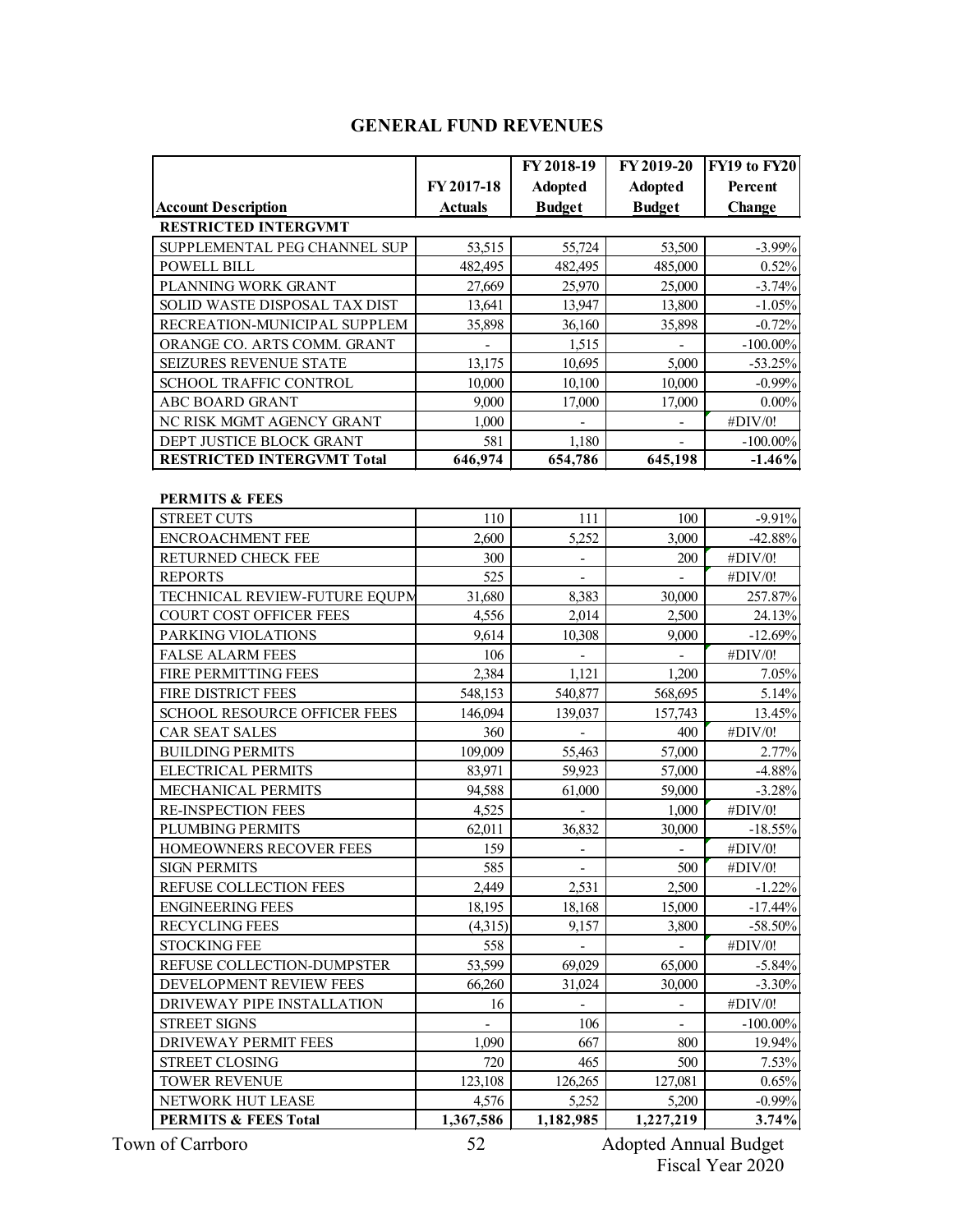# **GENERAL FUND REVENUES**

|                                       |                              | FY 2018-19     | FY 2019-20               | FY19 to FY20 |
|---------------------------------------|------------------------------|----------------|--------------------------|--------------|
|                                       | FY 2017-18<br><b>Adopted</b> |                | <b>Adopted</b>           | Percent      |
| <b>Account Description</b>            | <b>Actuals</b>               | <b>Budget</b>  | <b>Budget</b>            | Change       |
| <b>SALES &amp; SERVICES</b>           |                              |                |                          |              |
| <b>RECREATION FEES</b>                | 165,413                      | 196,096        | 204,000                  | 4.03%        |
| DISCOUNT-RECREATION FEES              | (771)                        | (11,800)       | (15,000)                 | 27.12%       |
| SALES-MERCHANDISE & CONCESSION        | 2,319                        | 2,327          | 3,050                    | 31.07%       |
| TOWN CENTER FEES                      | 78,274                       | 106,592        | 95,000                   | $-10.88%$    |
| DISCOUNT-TOWN CENTER FEES             | (176)                        | (7,694)        | (14,000)                 | 81.96%       |
| <b>SALES &amp; SERVICES Total</b>     | 245,059                      | 285,521        | 273,050                  | $-4.37\%$    |
|                                       |                              |                |                          |              |
| <b>INVESTMENT EARNINGS</b>            |                              |                |                          |              |
| <b>INTEREST EARNED</b>                | 135,490                      | 51,812         | 150,000                  | 189.51%      |
| <b>INVESTMENT EARNINGS Total</b>      | 135,490                      | 51,812         | 150,000                  | 189.51%      |
|                                       |                              |                |                          |              |
| <b>OTHER REVENUES</b>                 |                              |                |                          |              |
| RENT-FARMERS MARKET                   | 2,370                        | 2,394          | 2,370                    | $-1.00%$     |
| <b>ATM FEES</b>                       | 1,832                        | 2,257          | 1,200                    | $-46.83%$    |
| <b>RENTAL INCOME</b>                  | 2,420                        | 1,232          | 1,220                    | $-0.97%$     |
| RENTAL INCOME-ROSEMARY LOT            | 1,606                        | 145            |                          | $-100.00\%$  |
| <b>MISCELLANEOUS</b>                  | 59,574                       | 12,160         | 12,100                   | $-0.49%$     |
| REFUSE CART SALES                     | 3,474                        | 5,304          | 4,300                    | $-18.93%$    |
| YARD WASTE CONTAINERS                 | 3,453                        | 3,511          | 3,600                    | 2.53%        |
| <b>DONATIONS</b>                      | 500                          | $\overline{a}$ | $\overline{\phantom{0}}$ | #DIV/0!      |
| <b>DONATIONS</b>                      | 17,137                       | 16,543         | 92,400                   | 458.54%      |
| <b>SALE OF LOTS</b>                   | 49,723                       | 25,000         | 25,000                   | $0.00\%$     |
| <b>SALE OF FIXED ASSETS</b>           | 92,291                       | 82,000         | $\overline{\phantom{a}}$ | $-100.00\%$  |
| <b>SALE OF NON-FIXED ASSETS</b>       | 15,872                       | 200            |                          | $-100.00\%$  |
| <b>OTHER REVENUES Total</b>           | 250,252                      | 150,746        | 142,190                  | $-5.68%$     |
|                                       |                              |                |                          |              |
| <b>OTHER FINANCING SOURCES</b>        |                              |                |                          |              |
| TRANSFERS FROM CAPITAL RESERVES       | 551,000                      | $\overline{a}$ | $\overline{a}$           | #DIV/0!      |
| <b>INSTALLMENT FINANCING PROCEEDS</b> | 240,000                      |                |                          | #DIV/0!      |
| FUND BALANCE APPROPRIATED             |                              | 1,088,391      | 1,500,753                | 37.89%       |
| <b>OTHER FINANCING SRCE Total</b>     | 791,000                      | 1,088,391      | 1,500,753                | 37.89%       |

| Totals |  | $$23,923,935$ $$22,862,722$ $$24,577,008$ | 7.50% |
|--------|--|-------------------------------------------|-------|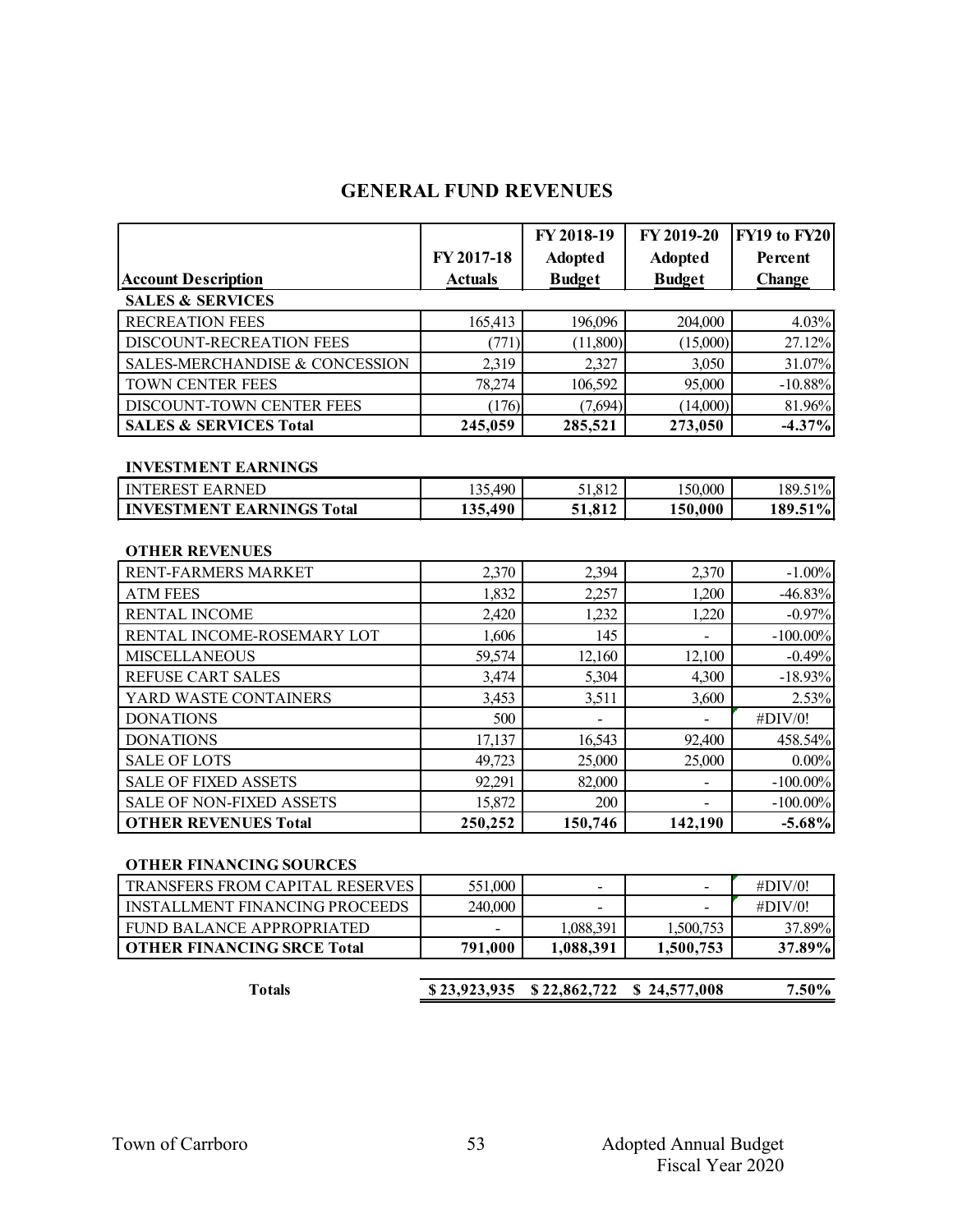# **GENERAL FUND REVENUE DESCRIPTIONS**

The following information briefly explains the major sources of revenue for the Town of Carrboro in the FY 2019-20 Budget.

## **AD VALOREM TAXES**

The largest single source of revenue to municipalities in North Carolina is the Ad Valorem revenue which represents a tax paid by those owning property within the municipality. Ad Valorem Taxes or property tax income includes real property, motor vehicle and business personal property taxes. The General Assembly has approved various higher exemptions for senior citizens aged 65 or older and for citizens, including veterans, who are 100% disabled and subsist on a specified household income.

## **LOCAL SALES TAXES**

The State collects and distributes the proceeds from the local levied tax on retail sales consisting of a 1% sales tax (Article 39); and three  $\frac{1}{2}$ % sales tax (Articles 40, 42 & 44). The Article 44 sales tax was implemented in 2002. Food is exempted from this tax. In exchange for Article 44, the General Assembly repealed local government reimbursements for inventory tax, intangibles tax, tax on food stamp purchases, and homestead exemption. In 2007, the General Assembly passed legislation to have the State assume county Medicaid costs and eliminate the Article 44 local sales tax. Effective October 1, 2008, the state took over one quarter cent of the Article 44 local options sales tax and effective October 1, 2009, the state took over the remaining onequarter cent of that local tax. The legislation provides for municipalities to be completely reimbursed for the loss of their share of these tax revenues, including growth. The first onequarter cent was replaced by a payment equal to 50% of the amount each municipality receives from the Article 40 local sales tax and the second one-quarter cent will be replaced by a payment equal to 25% of the amount each municipality receives for the Article 39 local sales tax.

Funds for the hold harmless payment to municipalities come from the counties' share of sales tax revenues. There is no expiration date on the hold harmless payments. The legislation also changes the distribution for the Article 42 local option sales tax from per capita to point of delivery distribution. A hold harmless provision ensures that this change will not affect municipal distributions.

#### **OTHER TAXES AND LICENSES**

This category of revenue is comprised of motor vehicle licenses, and hotel and motel room occupancy tax.

*Motor Vehicle License Tax* –The vehicle license fee is \$30 per car. The Town allocates \$5 of this motor vehicle license fee to offset costs paid by the Town for the transit partnership with Chapel Hill and UNC-Chapel Hill.

*Hotel and Motel Room Occupancy Tax* – The occupancy tax implemented in 2013 is 3% of the gross receipts derived from the rental of any room, lodging, or accommodation furnished by a hotel, motel, inn, tourist camp, or similar place within the Town that is subject to sales tax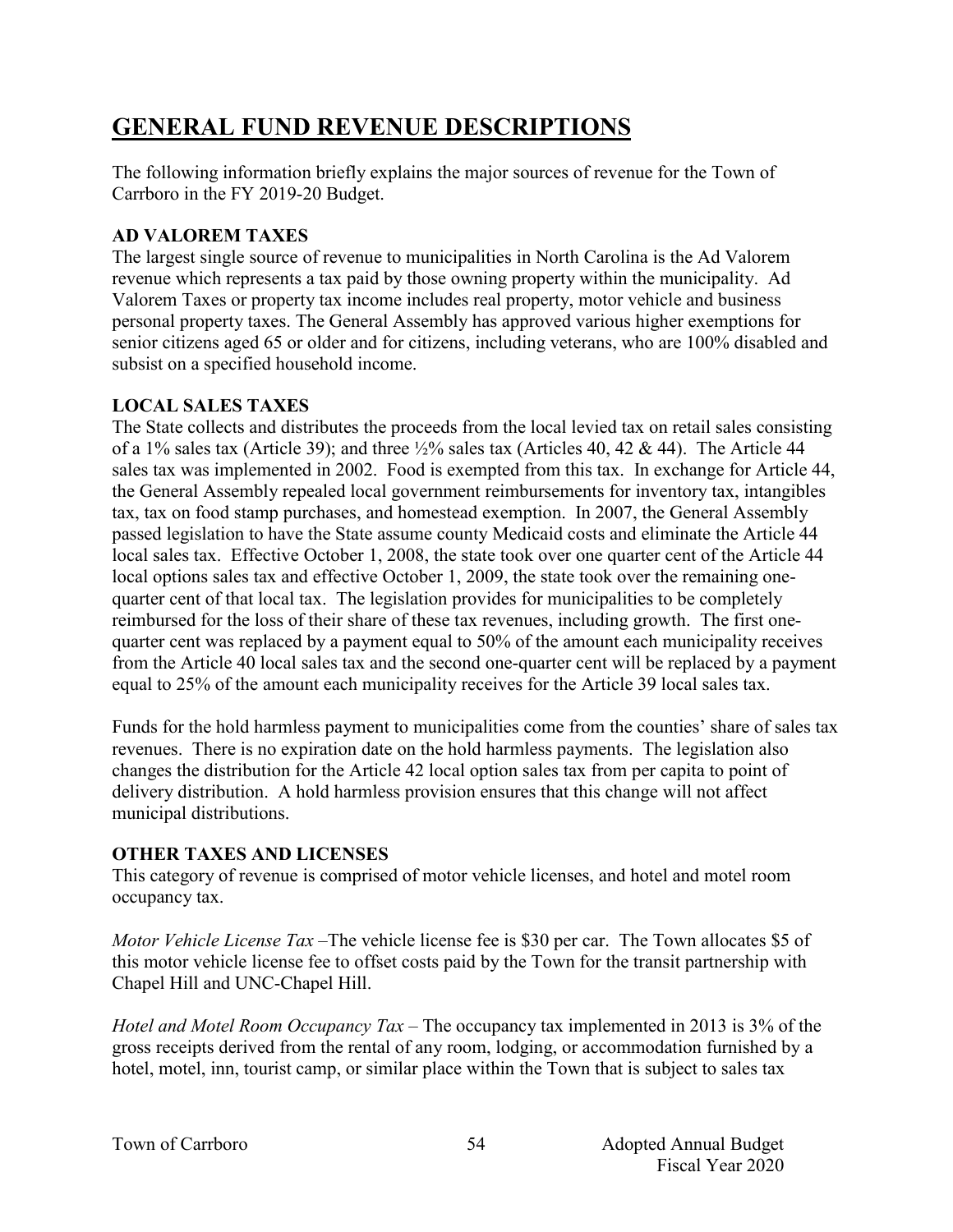imposed by the State under G.G.  $105-164.4(a)(3)$ . The Town is required to distribute these receipts to the Carrboro Tourism Development Authority.

#### **UNRESTRICTED INTERGOVERMENTAL REVENUE**

This category of revenue is primarily comprised of state-collected *local* revenues that are not directed to specific programs or services. This category of revenue was previously known as utility franchise tax.

*Local Video Programming Revenues*- Beginning January 1, 2007, local governments were no longer able to impose franchise taxes on video programming services. A sales tax on video programming services was added by the State that covered some of the same revenue received directly by local governments.

*Electricity Sales Tax* – As part of the tax reform legislation approved by the General Assembly in 2013, effective July 1, 2014, the general sales tax rate is applied to the sale of electricity. From the proceeds of that tax, 44 percent is allocated to be distributed to cities and towns. Each city receives a franchise tax share and an ad valorem share of these proceeds. The franchise tax share is equivalent to the electricity franchise tax distribution that each city received as its quarterly distribution in Fiscal Year 2013-14. If there is insufficient revenue to provide each municipality with the same distribution that it received in FY 2013-14, then every municipality's distribution will be reduced proportionally. If there is excess sales tax revenue after distributing every municipality's franchise tax share, then each municipality will receive an ad valorem share. The excess sales tax revenue will be distributed based on each city's ad valorem taxes levied as a percentage of all cities' ad valorem taxes levied [G.S. 105-164.44K].

*Piped Natural Gas Sales Tax* - As part of the tax reform legislation approved by the General Assembly in 2013, effective July 1, 2014, the general sales tax rate is applied to the sale of piped natural gas. From the proceeds of that tax, 20 percent is allocated to be distributed to cities and towns. Each city receives a franchise tax share and an ad valorem share of these proceeds. The franchise tax share is equivalent to the piped natural gas franchise tax distribution that each city received as its quarterly distribution in Fiscal Year 2013-14. If there is insufficient revenue to provide each municipality with the same distribution that it received in FY 2013-14, then every municipality's distribution will be reduced proportionally. If there is excess sales tax revenue after distributing every municipality's franchise tax share, then each municipality will receive an ad valorem share. The excess sales tax revenue will be distributed based on each city's ad valorem taxes levied as a percentage of all cities' ad valorem taxes levied [G.S. 105-164.44L]. .

*Wine and Beer Tax* – provides for the distribution of state beer tax collections to local governmental units in which beer is legally sold. It further provides for taxes on unfortified wine and 22% of collections for taxes on fortified wine to local governmental units in which wine is legally sold. This revenue is distributed on a per capita basis.

*Telecommunication Sales Tax*- In 2001, the General Assembly replaced the utility franchise tax on local telephone service with a new sales tax on telecommunications.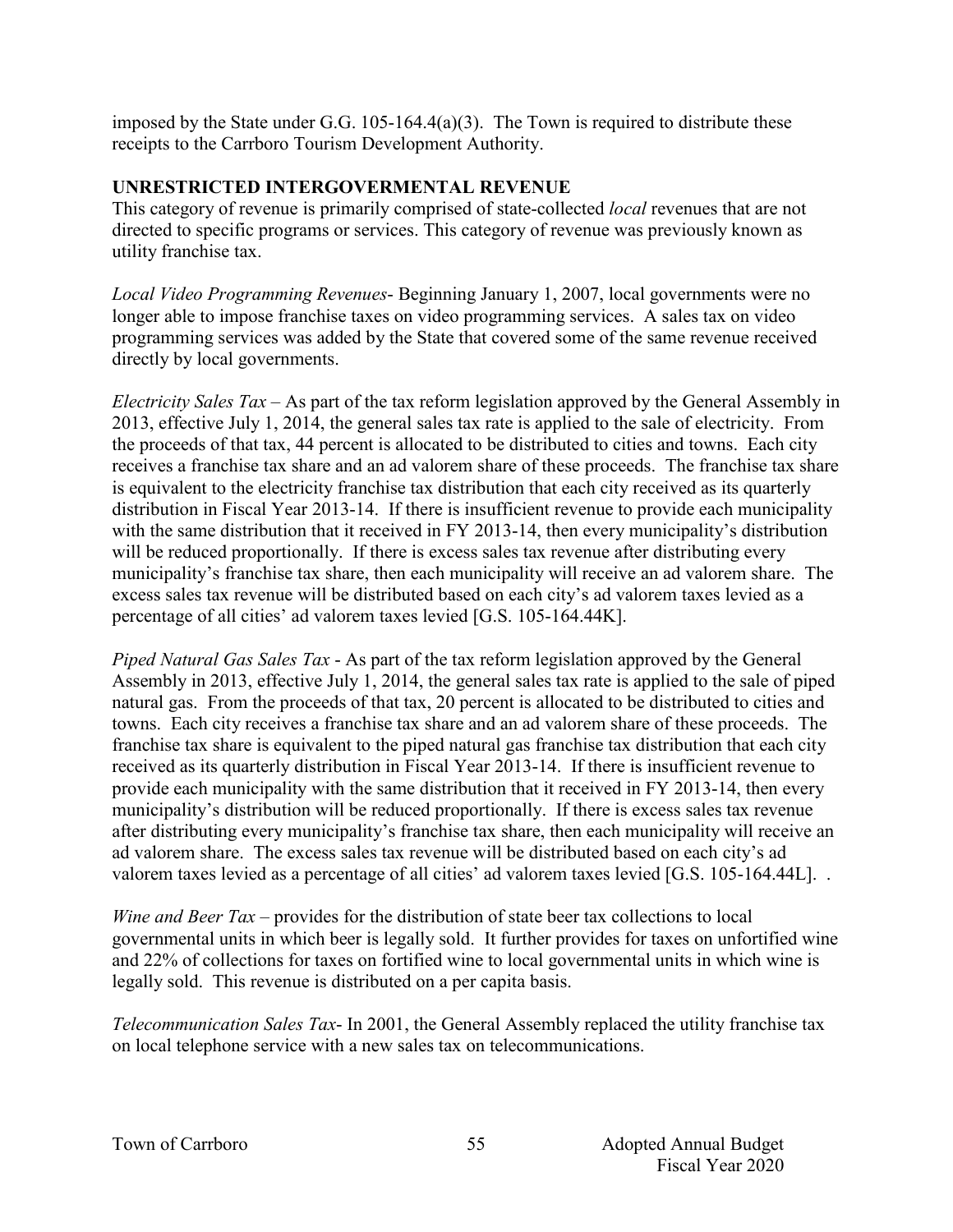## **RESTRICTED INTERGOVERNMENTAL REVENUE**

Restricted intergovernmental revenues represent state and federal grants or other local governmental revenues received for specific purposes by the Town, the largest of which is the recurring Powell Bill grant funds for street resurfacing and maintenance.

*Powell Bill* – These grant revenues are generated from the State's gasoline tax and a percentage of this tax is returned to the municipality through a formula based on population and street mileage. Powell Bill funds can only be used for street maintenance, construction, traffic signs, sidewalks, curbs, gutters, drainage and other related needs.

*Durham-Chapel Hill-Carrboro Urban Area Planning Work Program Grant* – This grant provides support toward the Transportation Planner salary costs.

*Recreation Municipal Supplement –* Orange County provides a supplement to the Town for recreation programs in recognition of Town services offered to county residents.

*ABC (Alcoholic Beverage Control) Board Grant* – The Police Department applies annually for a grant to assist the ABC Board in managing alcohol violation programs.

#### **FEES AND PERMITS**

The Town charges various types of permits and fees to residences and commercial establishments needing specific services. A large portion of the fees and permits received by the Town relate to development and growth within the Town.

*Fire District Fees* - The Carrboro Fire Department provides fire protection services to the South Orange Fire District located in Orange County and outside of the Town's limits. A three-member fire district board meets annually and approves the tax rate for the fire district based on a formula developed by the County and the Town of Carrboro. Orange County pays the Town for the fire protection services based on the approved fire district tax rate.

*Chapel Hill-Carrboro School District* - It is anticipated that the Chapel Hill Carrboro School District will continue to contract with the Town to provide two School Resource Officers and traffic control management. One officer is stationed at McDougle Middle School and one at Carrboro High School.

*Engineering Fees* - Applicants are responsible for paying 80% of fees assessed by the Town's Engineers (Sungate Design Group). Sungate bills the Town and the Town, in turn, sends a bill to the applicant for such fees.

*Development Review Fees* - Applicants wishing to receive a Zoning Permit, Special Use Permit, or Conditional Use Permit must pay the appropriate fee for the Town to review plans for adherence to the Land Use Ordinance before a permit may be issued. The fee is paid one-time even though the plans may be reviewed multiple times before a permit is issued.

*Building Permits* are issued on new and existing buildings when the buildings are renovated or newly constructed for commercial property, single-family dwellings, townhouses, condominiums and duplexes.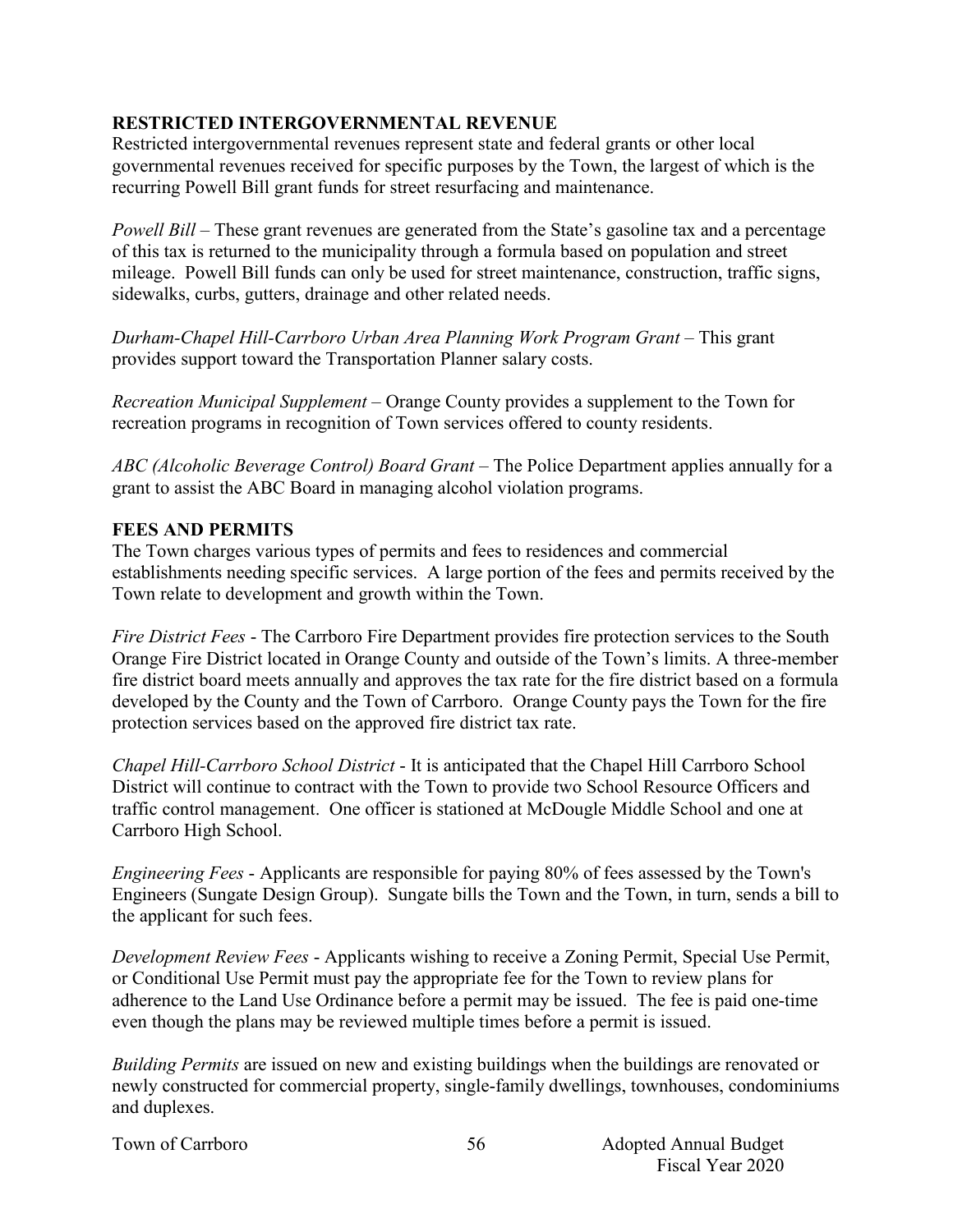*Electric Permits* are issued on new and existing buildings for service changes, premises wiring and commercial up-fits.

*Mechanical Permits* are issued on new installation of residential and commercial buildings and replacement of heating and cooling equipment.

*Plumbing Permits* are issued on new and renovated buildings i.e. water and sewer, irrigation and backflow.

*Dumpster Collection Fees* are for the pickup and disposal of all refuse the Town collects from all commercial dumpsters in Town.

*Tower Revenue* - The Town owns a cell tower and leases space via a multi-year contract for antennas.

#### **SALES AND SERVICES**

*Recreational Fees and Town Center Fees* represent fees for a variety of recreational services and activities offered to town residents. The Town's Park facilities, such as picnic shelters, ball fields and the multi-purpose areas are also available for rent. The Town also offers for rent meeting rooms and facility space within the Century Center to the public for various functions.

#### **INVESTMENT EARNINGS**

*Interest Income* - The Town generates interest income by investing idle cash in interest paying checking accounts and money market accounts.

#### **OTHER REVENUES**

Representing a very small portion of the overall revenue stream, this revenue is comprised of donations, rent, reimbursements for town services provided to other jurisdictions, fixed asset sales, and other sundry sales.

#### **OTHER FINANCING SOURCES**

This category of revenue represents debt proceeds received by the Town or funds that are transferred from another fund. Highlights include:

*Lease-purchase –* This represents the full cost of equipment or other capital purchase that the Town has obtained through installment financing. Following generally accepted accounting practices, the full cost of the financed equipment is budgeted (equipment purchased in that fiscal year) in addition to the lease payment. However, an offsetting entry equal to the full cost value of the equipment is budgeted on the revenue side as lease proceeds. Thus, the true tax impact of the financed equipment is the lease or debt service payment only.

*Transfers from Other Funds –* While the General Fund is the major operating budget for the Town, several other funds exist where the Town may choose to transfer resources between funds.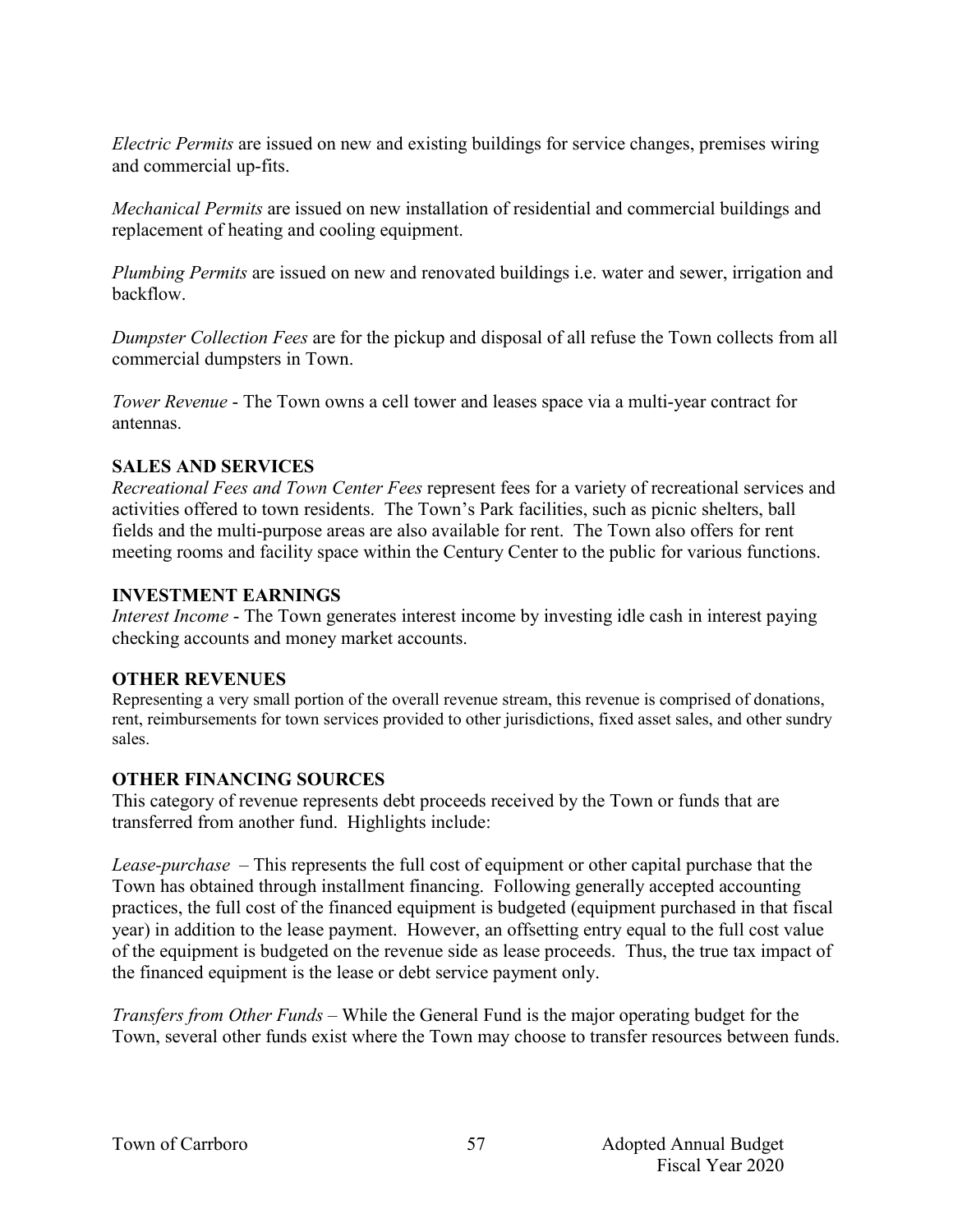#### **Fund Balance Appropriated**

Funds accumulated through the under-expenditure of budgeted appropriations and the receipt of revenues that exceed budgeted projections result in fund balance or reserves. An appropriation of fund balance is sometimes necessary to balance projected revenues with expenditures. The level of appropriation is determined by the differences between estimated expenditures and the expected revenues.



Fund balance at the end of FY 2017-18 was \$16,535,093, which was an increase of \$656,989 from FY 2016-17.





Fund balance as a percentage of operating revenues decreased 2.6% from 74.2% in FY 2016-17 to 71.6% for FY 2017-18.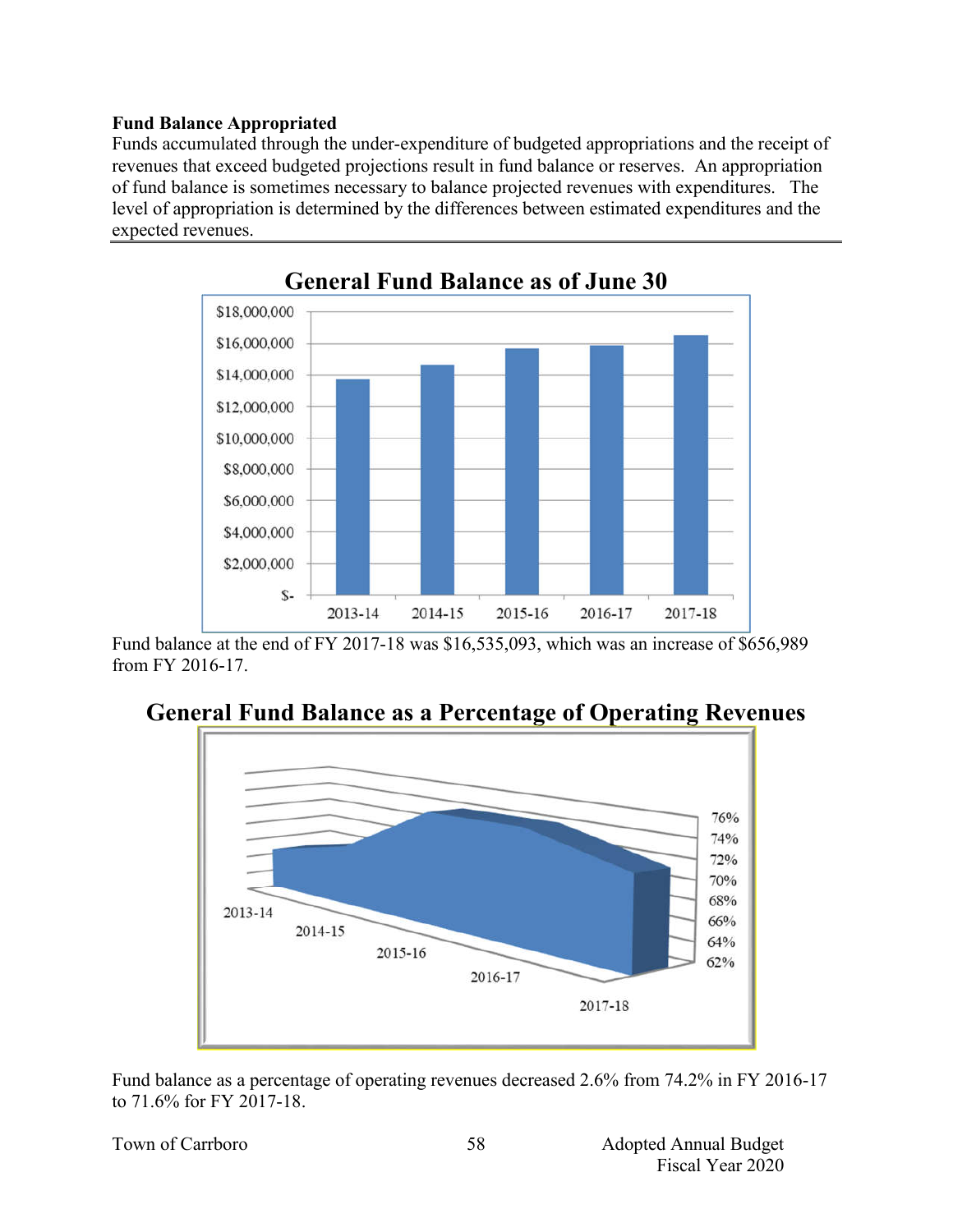# **General Fund Summary**

# **Budget summary for general fund**

|                       | 2017-18<br><b>Actual</b> | 2018-19<br><b>Adopted</b><br><b>Budget</b> | FY 2019-20<br><b>Adopted</b><br><b>Budget</b> | <b>Pct</b><br>Change |
|-----------------------|--------------------------|--------------------------------------------|-----------------------------------------------|----------------------|
| Personnel             | 11,704,379               | 13,549,281                                 | 14,630,474                                    | 8.0%                 |
| Operating             | 7,919,347                | 8,764,062                                  | 9,203,734                                     | $5.0\%$              |
| <b>Capital Outlay</b> | 720,731                  | 299,379                                    | 285,600                                       | $-4.6\%$             |
| <b>Transfers</b>      | 300,000                  | 250,000                                    | 457,200                                       | 82.9%                |
| <b>TOTAL</b>          | \$20,644,457             | \$22,862,722                               | \$24,577,008                                  | 7.5%                 |

|                |             |                          |                  |                                                    | % Change         |
|----------------|-------------|--------------------------|------------------|----------------------------------------------------|------------------|
| Personnel      | Operating   | Capital                  | <b>Transfers</b> |                                                    | vs FY19          |
| Costs          | Costs       | Outlay                   | Out              | <b>Total</b>                                       | <b>Orig Bdgt</b> |
| \$.<br>113,436 | 257,825     |                          |                  | \$<br>371,261                                      | 4.01%            |
|                | 29,950      |                          |                  | 29,950                                             | 72.62%           |
| Ξ.             | 657,052     |                          |                  | 657,052                                            | 3.65%            |
| 458,099        | 99.815      | 5,000                    |                  | 562,914                                            | 10.02%           |
| 142,059        | 109,312     |                          |                  | 251,371                                            | 1.11%            |
| 129,905        | 21,070      |                          |                  | 150,975                                            | $-6.79%$         |
| 721,284        | 527,570     |                          |                  | 1,248,854                                          | 8.82%            |
| 519,032        | 106,720     |                          |                  | 625,752                                            | 11.55%           |
| 320,602        | 1,300,175   | 118,000                  |                  | 1,738,777                                          | 9.47%            |
| 3,480,230      | 451,678     |                          |                  | 3,931,908                                          | 1.71%            |
| 2,834,377      | 253,260     | $\overline{\phantom{a}}$ |                  | 3,087,637                                          | 0.56%            |
| 1,431,962      | 217,935     |                          |                  | 1,649,897                                          | 11.67%           |
|                | 1,919,000   | 83,600                   |                  | 2,002,600                                          | 10.58%           |
| 2,445,218      | 1,501,151   | 25,000                   |                  | 3,971,369                                          | 8.58%            |
| 1,275,904      | 405,977     | 54,000                   |                  | 1,735,881                                          | 8.16%            |
| 758,366        | 100,000     |                          | 457,200          | 1,315,566                                          | 24.80%           |
|                | 1,245,244   |                          |                  | 1,245,244                                          | 13.80%           |
| \$14,630,474   | \$9,203,734 | 285,600<br>S             | \$457,200        | \$24,577,008                                       | 7.50%            |
|                |             |                          |                  | FY 2019-20 General Fund Expenditures by Department |                  |